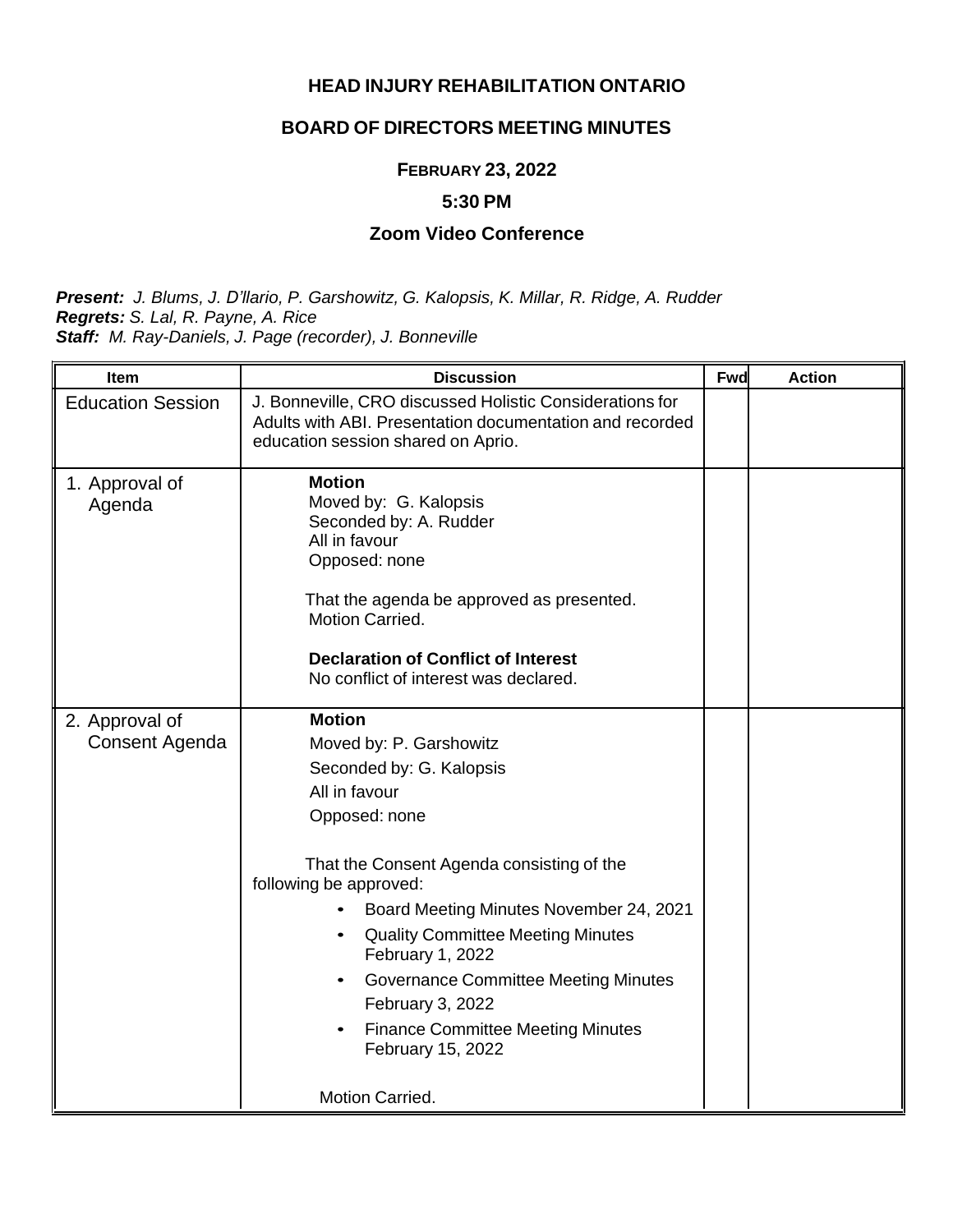| Item                | <b>Discussion</b>                                                                                                                                                                                                                                                | <b>Fwd</b> | <b>Action</b>                                                                           |
|---------------------|------------------------------------------------------------------------------------------------------------------------------------------------------------------------------------------------------------------------------------------------------------------|------------|-----------------------------------------------------------------------------------------|
| 3. Business Arising | 3.0.1 COVID Update<br>CEO provided COVID update and acknowledged the<br>extraordinary measures staff have been making during<br>difficult circumstances.                                                                                                         |            |                                                                                         |
|                     | <b>3.0.2 Accreditation Decision Letter</b>                                                                                                                                                                                                                       |            |                                                                                         |
|                     | M. Ray-Daniels shared HIRO's exemplary standing results<br>from Accreditation Canada.                                                                                                                                                                            |            |                                                                                         |
|                     | 3.0.3 Bill 27 Update                                                                                                                                                                                                                                             |            |                                                                                         |
|                     | CEO discussed the Right to Disconnect Policy and<br>assured the Board that HIRO would be in compliance.                                                                                                                                                          |            |                                                                                         |
|                     | 3.0.4 Strategic Plan Dashboard                                                                                                                                                                                                                                   |            |                                                                                         |
|                     | CEO discussed the planning process underway with the<br>leadership team to improve strategic plan reporting to the<br>Board.                                                                                                                                     | X.         | CEO to email<br>strategic plan<br>framework to the<br>Board and                         |
|                     | <b>3.0.5 CAPS</b>                                                                                                                                                                                                                                                |            | present at the                                                                          |
|                     | CEO updated that CAPS funding agreements have been<br>extended for another year.                                                                                                                                                                                 |            | <b>March Board</b><br>meeting.                                                          |
|                     | <b>Ministry of Health Proposal</b>                                                                                                                                                                                                                               |            |                                                                                         |
|                     | CEO shared a relationship building pilot program that<br>HIRO is proposing to the Ministry.                                                                                                                                                                      |            |                                                                                         |
|                     | <b>Policies and By-laws</b>                                                                                                                                                                                                                                      |            |                                                                                         |
|                     | M. Ray-Daniels discussed that HIRO's policies and by-<br>laws are being reviewed by legal to ensure alignment with<br>ONCA.                                                                                                                                      | X          | M. Ray-Daniels<br>and legal council<br>to provide policy<br>update to the<br>Governance |
|                     | <b>Town of Lincoln</b>                                                                                                                                                                                                                                           |            | Committee for                                                                           |
|                     | CEO shared that the January snowstorm revealed the lack<br>of prioritization of snow clearing around Vineland homes<br>and potential risk to client care. Municipality was contacted<br>and the mayor responded immediately with plans to rectify<br>the matter. |            | review and<br>approval.                                                                 |
|                     |                                                                                                                                                                                                                                                                  |            |                                                                                         |
| 4. New Business     | <b>4.0.1 Board Self Evaluation Results</b><br>The Board discussed assessment results and noted<br>that only 6 of 10 members responded to the last survey.<br>There was consensus that 100% response should be<br>expected in a timely manner.                    |            |                                                                                         |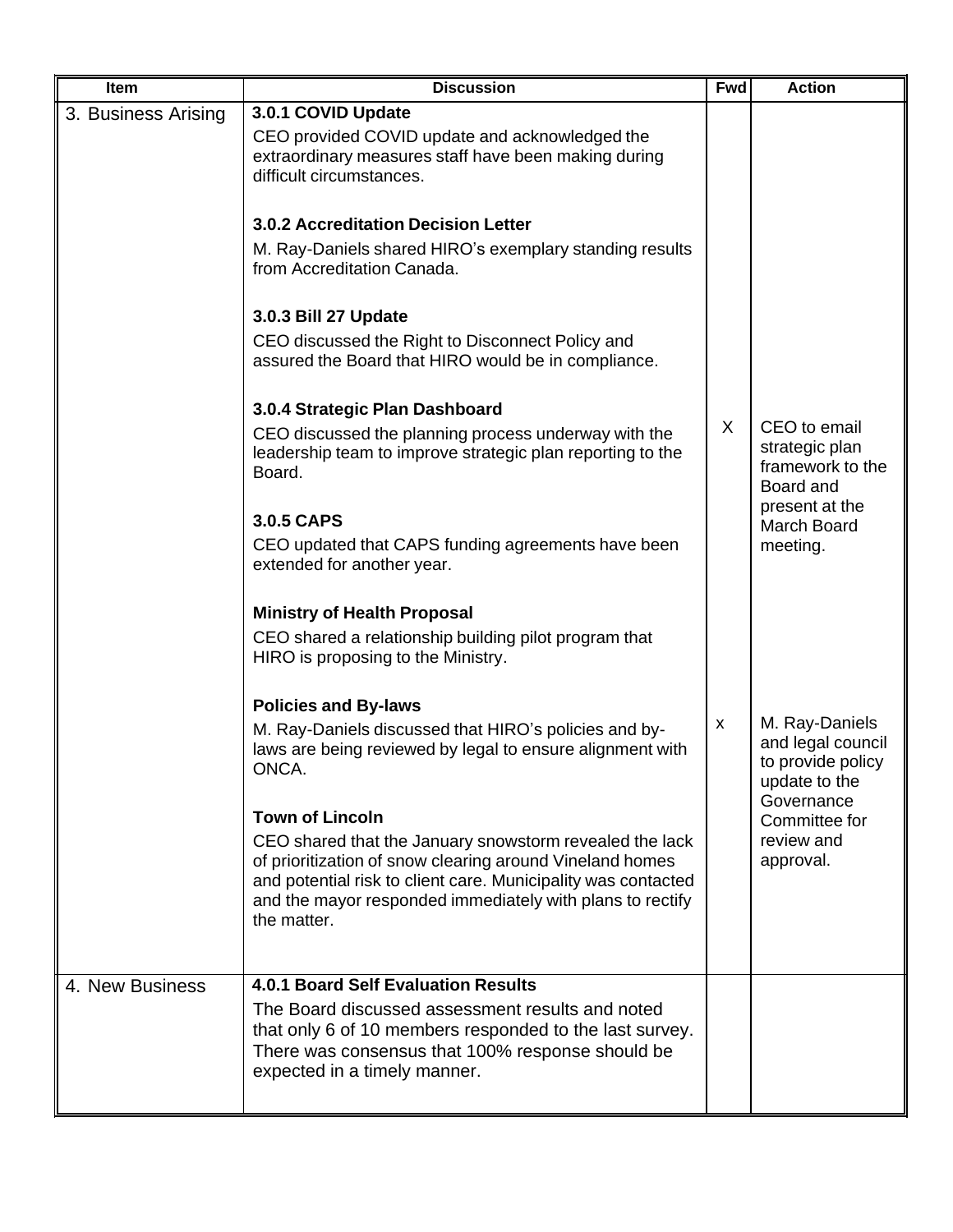| Item                               | <b>Discussion</b>                                                                                                                                                                                                                                                                                                                                                                                                                                                                                                   | <b>Fwd</b>   | <b>Action</b>                                                                                       |
|------------------------------------|---------------------------------------------------------------------------------------------------------------------------------------------------------------------------------------------------------------------------------------------------------------------------------------------------------------------------------------------------------------------------------------------------------------------------------------------------------------------------------------------------------------------|--------------|-----------------------------------------------------------------------------------------------------|
|                                    | 4.0.2 Introduction of HIRO's CRO and COO<br>Board discussed the benefits of inviting HIRO's COO and<br>CRO as observers to future Board meetings and may<br>provide information to the Board if asked to do so by the<br>CEO or Chair.                                                                                                                                                                                                                                                                              | X            | CEO to extend<br>meeting<br>invitations to<br>COO and CRO                                           |
|                                    | 4.03 Board Annual Work Plan - Revised<br>The Board discussed the annual work plan revisions to<br>align with the fiscal year.<br><b>Motion</b><br>Moved by: J. Blums<br>Seconded by: A. Rudder<br>All in favour<br>Opposed: none<br>That the Revised Annual Work Plan be approved<br>as presented<br>Motion Carried.                                                                                                                                                                                                |              |                                                                                                     |
| 5. CEO Report                      | <b>CEO Report</b><br>M. Ray-Daniels presented the CEO report and responded<br>to questions from Directors.                                                                                                                                                                                                                                                                                                                                                                                                          |              |                                                                                                     |
| 6. Foundation<br>Update            | <b>Foundation Update</b><br>P. Garshowitz reported on behalf of R. Payne, liaison to<br>the HIRO Board that the Foundation has met once since<br>the last Board meeting on November 24, 2021, and that an<br>auditor has been engaged to provide a full audit. They<br>were also pleased to note that the CRA disbursement<br>quota has been exceeded for the past two years in funding<br>from the Foundation to HIRO and requested verification<br>that the donation was noted in the latest financial statement. | X            | CEO to provide<br>confirmation of<br>Foundation<br>funding on the<br>latest financial<br>statement. |
|                                    | The Foundation shared that they are actively recruiting<br>new Board members.                                                                                                                                                                                                                                                                                                                                                                                                                                       | X            | CEO to share a<br>link to the<br>recruitment ad<br>with Board                                       |
| 7. Standing Agenda<br><b>Items</b> | <b>Standing Agenda Items</b><br><b>Governance Committee Update</b><br>R. Ridge raised plans for future in-person Board<br>meetings. Opportunities and health and safety<br>concerns were discussed.                                                                                                                                                                                                                                                                                                                 | $\mathsf{x}$ | The Governance<br>Committee will<br>revisit this matter<br>at the next                              |